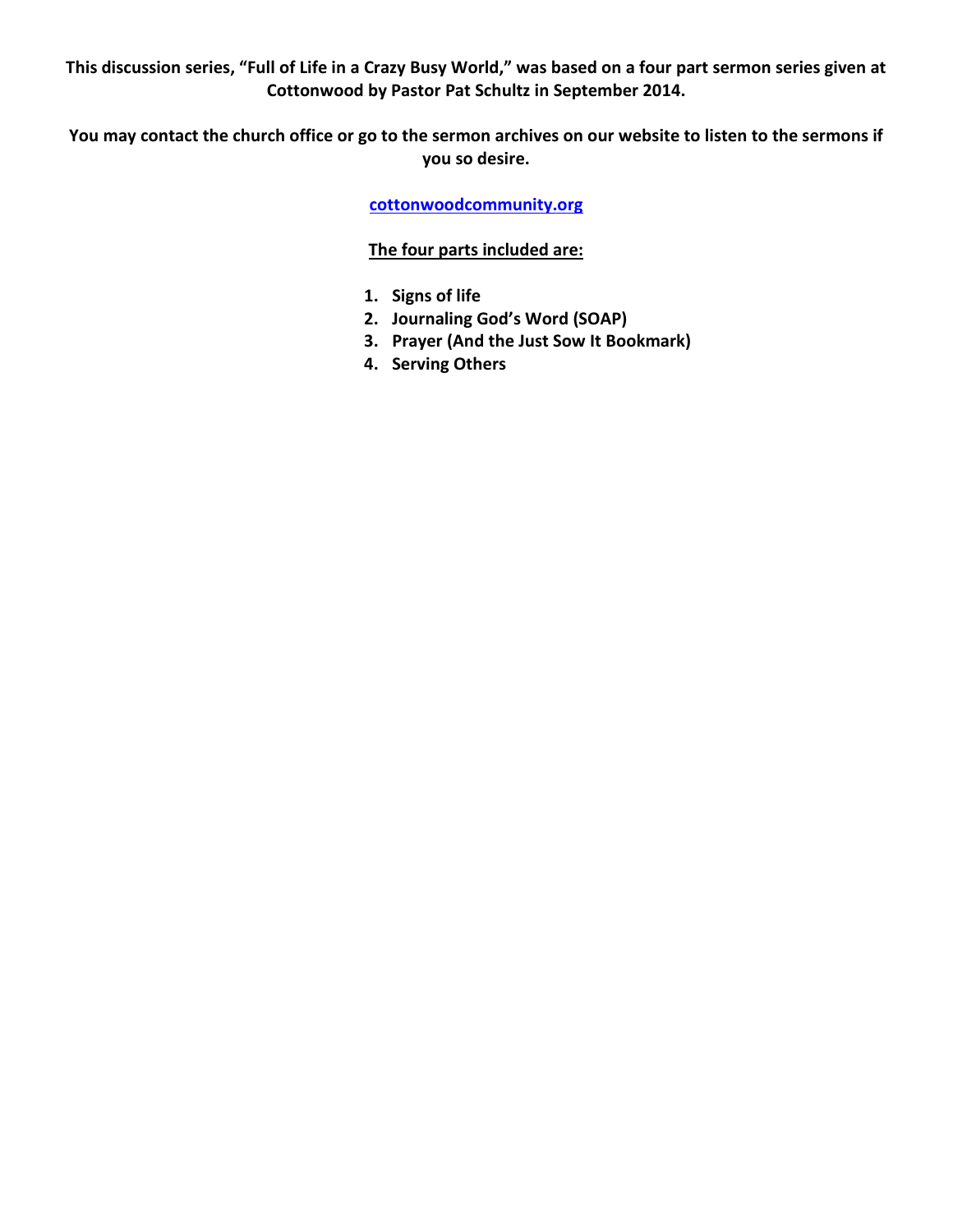# **Signs of Life**

#### Part 1 - Full of Life in a Crazy Busy World

**Icebreaker:** What is one thing you spend time doing today, that you never spent any time doing 10 years ago?

#### **Read 1 John 5 out loud, taking turns reading a couple verses at a time.**

#### **Discussion Questions:**

- 1. 1 John 5:3 is one of those verses that can catch us off guard be confusing at times. How have you seen the truth that God's commands are NOT burdensome on your life? When was a time when the opposite was true? Why do think that we tend to fluctuate back and forth on this (obeying God being a burden vs. obeying God not being a burden) at times?
- 2. 1 John 5:4 says that, "every child of God defeats this evil world?" What have been essential and helpful practices to you being able to grow in saying "No" to temptation and living in victory over the world?
- 3. 1 John 5:13 is usually quoted in the context of 'being certain that we'll go to Heaven.' But how do you think this verse applies to experiencing (eternal) life here and now? What does 1 John 1:1-4 add to your understanding of experiencing eternal life now?
- 4. What are a few things that keep you busy and away from experiencing the life God desires for you to experience in Him? How has the change in the way we use technology (phones, internet, social media, etc.) been a factor in your busy-ness?
- 5. 1 John 5:21 talks about staying away from idols. An idol is anything that takes God's place in your heart. What do you tend to prioritize instead of God and spending time with him (in the Bible, prayer, etc.)? What is one step you could take to make spending time with God a higher priority?

**Prayer: Please pray for the person on your left based on their answer to question #5.**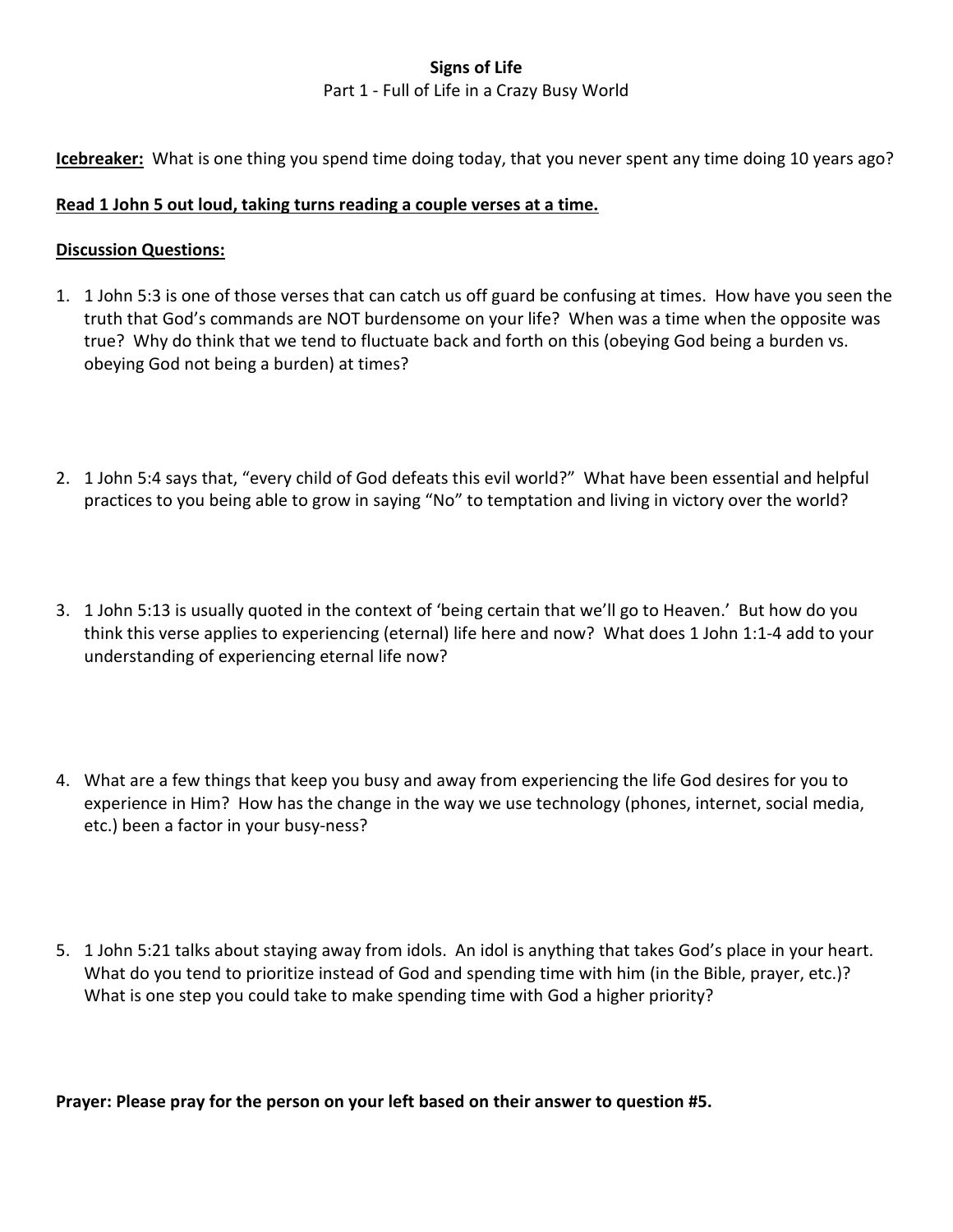## **Journaling God's Word**

Part 2 – Full of Life in a Crazy Busy World

**Icebreaker**: When is the best time of the day for you to spend undistracted time reading the Bible and praying?

# **Journaling helps a person record what God is speaking to them personally from the Bible. The SOAP Method of journaling is a helpful tool, described by Wayne Cordiero in his book "The Divine Mentor."**

## **Discussion:**

- 1. This home group discussion is intended to help each member practice spending time reading the Bible, hearing from God and recording what they learn. A large part of the time won't be "discussion" as much as a 'quiet time' of reading and journaling and then sharing what each person learned.
- 2. S.O.A.P. is a simple tool you can use to hear from God in His Word and record what God is teaching you. Journaling in this way has the potential to help you grow spiritually. Read the attached hand-out and then let's take some time all together to try it out! Start by pick out a chapter or two of Scripture to read from your Bible Reading plan. Otherwise a few suggestions are: Deuteronomy 8 & 11, Ephesians 2-3, 1 John 4-5, or John 15.
	- a. Other than a Bible here is what you need: A pen/pencil and a journal (any notebook will work or just use some blank paper for this time).
	- b. Take 10-20 minutes to read a portion of scripture.
	- c. Take the next 30 minutes to us the attached handout to journal using the S.O.A.P. method.
	- d. Take the last 20-40 minutes to read aloud what your wrote in your journal. (Everyone takes a turn. No preaching allowed! Discuss what you've heard in an easy-going and encouraging way.)

**Assignment:** Bring your Bible and journal to future Home Group meetings and come ready to share a verse and a few thoughts from your journal about how God spoke to you. This is a great way to 'encourage each other as we meet together!' (Heb. 10:25)

**Bonus question:** How do you think taking time to read the Bible and Journal will help make you more "Full of Life in a Crazy Busy World?

Prayer: Pray for the person next to you to make time to read God's Word this week and to be changed by the truth he/she reads. Thank God for what He spoke to you today!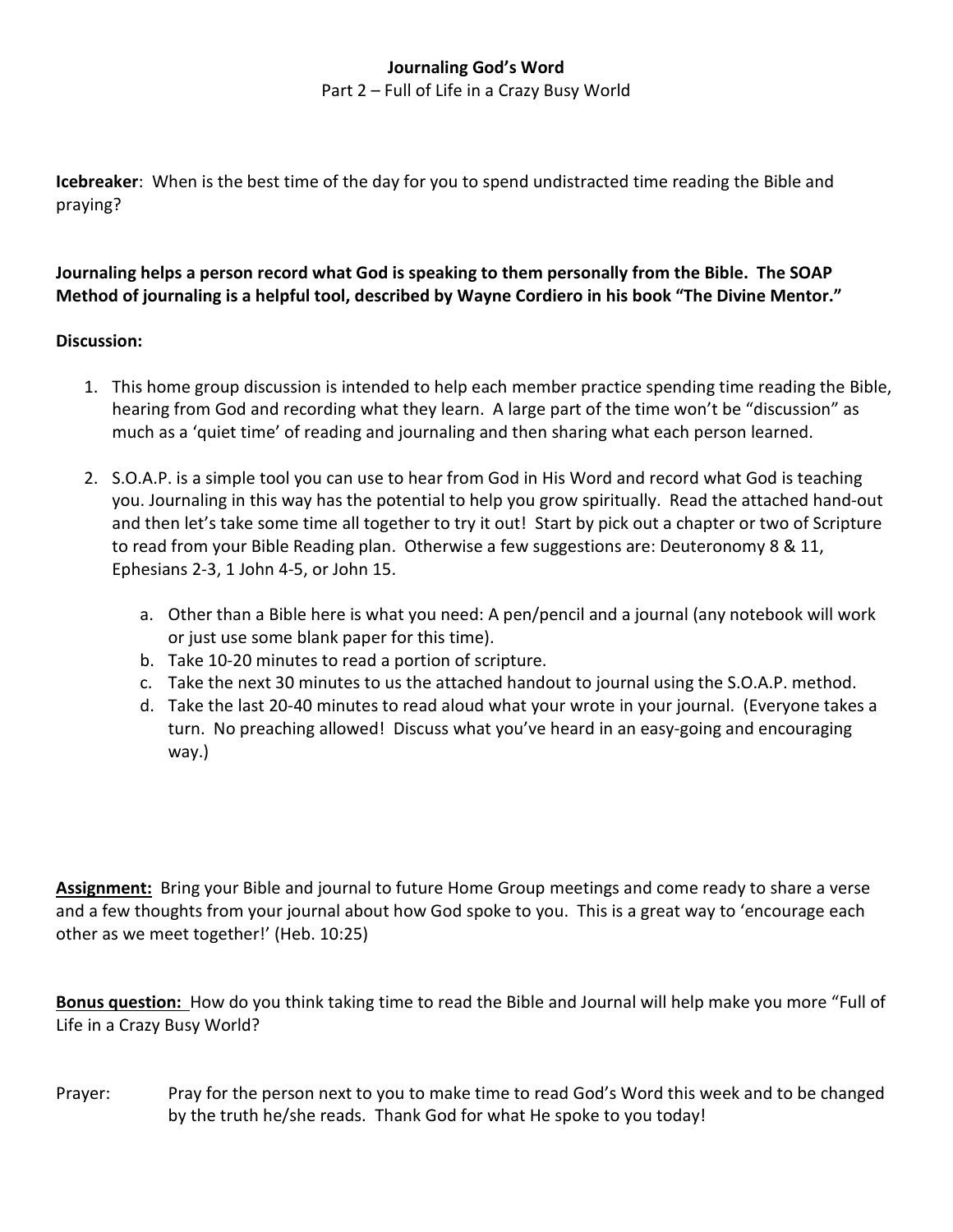# **HOW TO S.O.A.P.**

Journaling is a powerful way to grow in your relationship with God! Not only does it help you take some necessary time to think about, meditate on and really understand what God is saying to you in a portion of scripture, it is also a record of how you are growing in your walk with Christ! The following description is based on the S.O.A.P. method described in "The Divine Mentor" by Wayne Cordeiro. The S.O.A.P. method is a just a tool, but a good one, to help a person grow in their walk with God.

## **S: Scripture**

Take your time, reading prayerfully, and allow God to speak to you personally. Look for a verse that particularly speaks to you and write it in your journal. Write out the reference and the verse.

## **O: Observation**

What do you think God is saying in this verse? Ask the Holy Spirit to teach you and reveal the meaning to you. Paraphrase and write this scripture down in your own words. Record any observations you make using the questions below as a general guide.

- $\triangleright$  What does the verse say?
- $\triangleright$  What is the context of the verse?
- $\triangleright$  Who is speaking?
- $\triangleright$  Who is it written to?
- $\triangleright$  Is it a command to be obeyed?
- $\triangleright$  Is it a statement of truth?
- $\triangleright$  Is it a statement about God's character?
- $\triangleright$  Is it a promise? Or a warning?

# **A: Application**

Personalize what you have read by asking yourself how it applies to your life right now. Journal how this scripture can apply to you today, using the questions below as a general guide.

- $\triangleright$  What is God asking me to do in response to this verse?
- $\triangleright$  Do I need to think or act differently?
- $\triangleright$  What can I be thankful for related to this verse?
- $\triangleright$  What in my life needs to change as a result of this verse?

## **P: Prayer**

This can be as simple as asking God to help you apply this scripture, or it may be to ask for greater insight on what He may be revealing to you. Thank Him for what he is teaching you through this verse. Remember, prayer is a two-way conversation. Be sure to listen to what God has to say and journal about it. Tell Him your worries and concerns, and let him carry your burdens. Thank Him for all He's done in your life. Also, pray for people on your "Just Sow It" list.

# **An example of a way to Format Your Journal is included on the next page.**

**Try to journal using the S.O.A.P. method each day of the week. If you miss a day, don't worry. Don't feel guilty, and don't let it bog you down. Just skip over the days in your Bible reading plan that you missed. Don't try to catch up—unless you have extra time.** 

**Just pick up on the corresponding date and continue on your journey. God is a God of fresh beginnings!**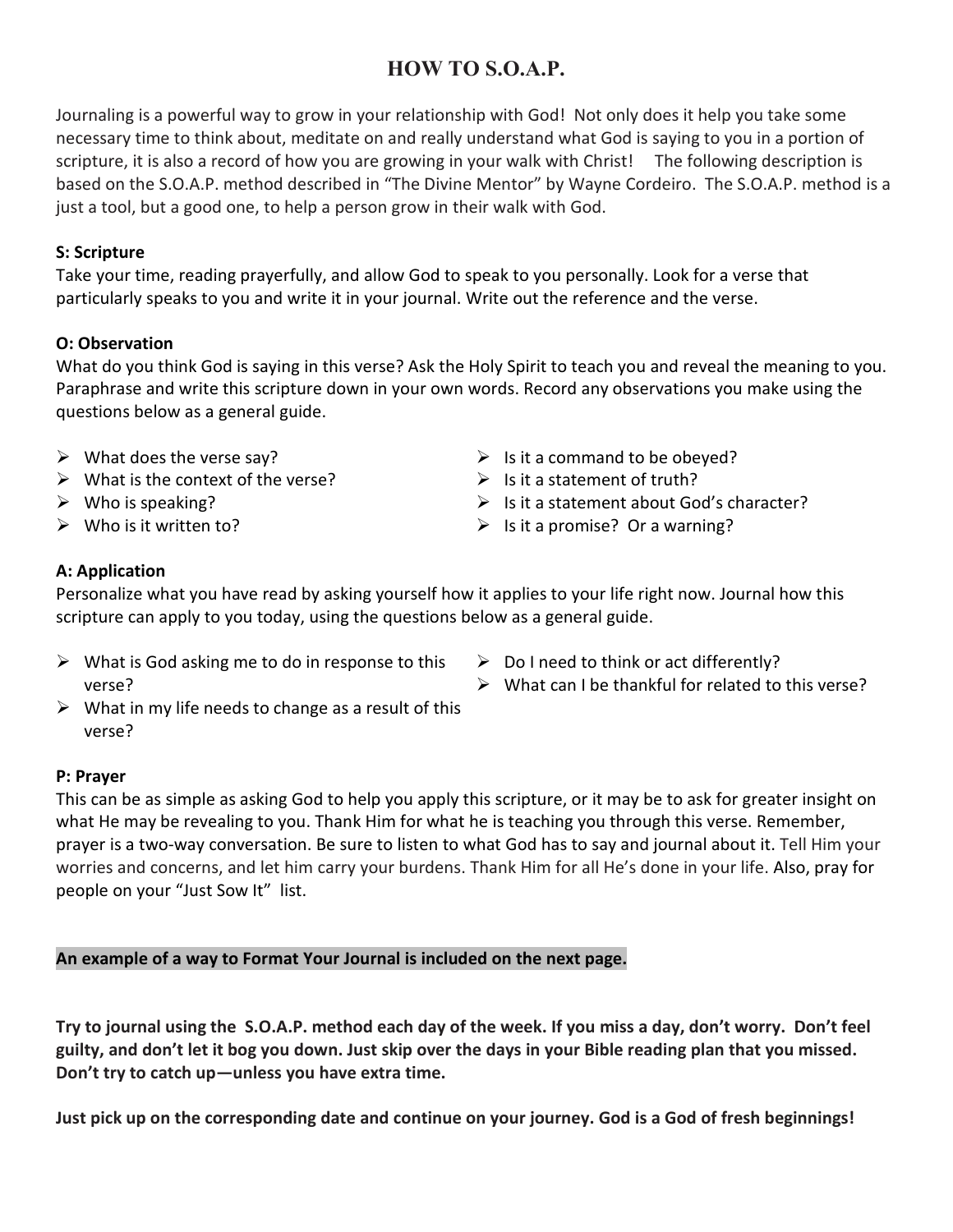| <b>Format Your Journal:</b> |                                                                                  |
|-----------------------------|----------------------------------------------------------------------------------|
|                             |                                                                                  |
|                             |                                                                                  |
|                             |                                                                                  |
|                             |                                                                                  |
|                             |                                                                                  |
|                             |                                                                                  |
|                             |                                                                                  |
|                             |                                                                                  |
|                             |                                                                                  |
|                             |                                                                                  |
|                             |                                                                                  |
|                             |                                                                                  |
|                             | ,我们也不会有什么?""我们的人,我们也不会有什么?""我们的人,我们也不会有什么?""我们的人,我们也不会有什么?""我们的人,我们也不会有什么?""我们的人 |
|                             |                                                                                  |
|                             |                                                                                  |
|                             |                                                                                  |
|                             |                                                                                  |
|                             |                                                                                  |
|                             |                                                                                  |
|                             |                                                                                  |
|                             |                                                                                  |
|                             |                                                                                  |
|                             |                                                                                  |
|                             | $P - (Prayer - see handout)$                                                     |
|                             |                                                                                  |
|                             |                                                                                  |
|                             |                                                                                  |
|                             |                                                                                  |
|                             |                                                                                  |
|                             |                                                                                  |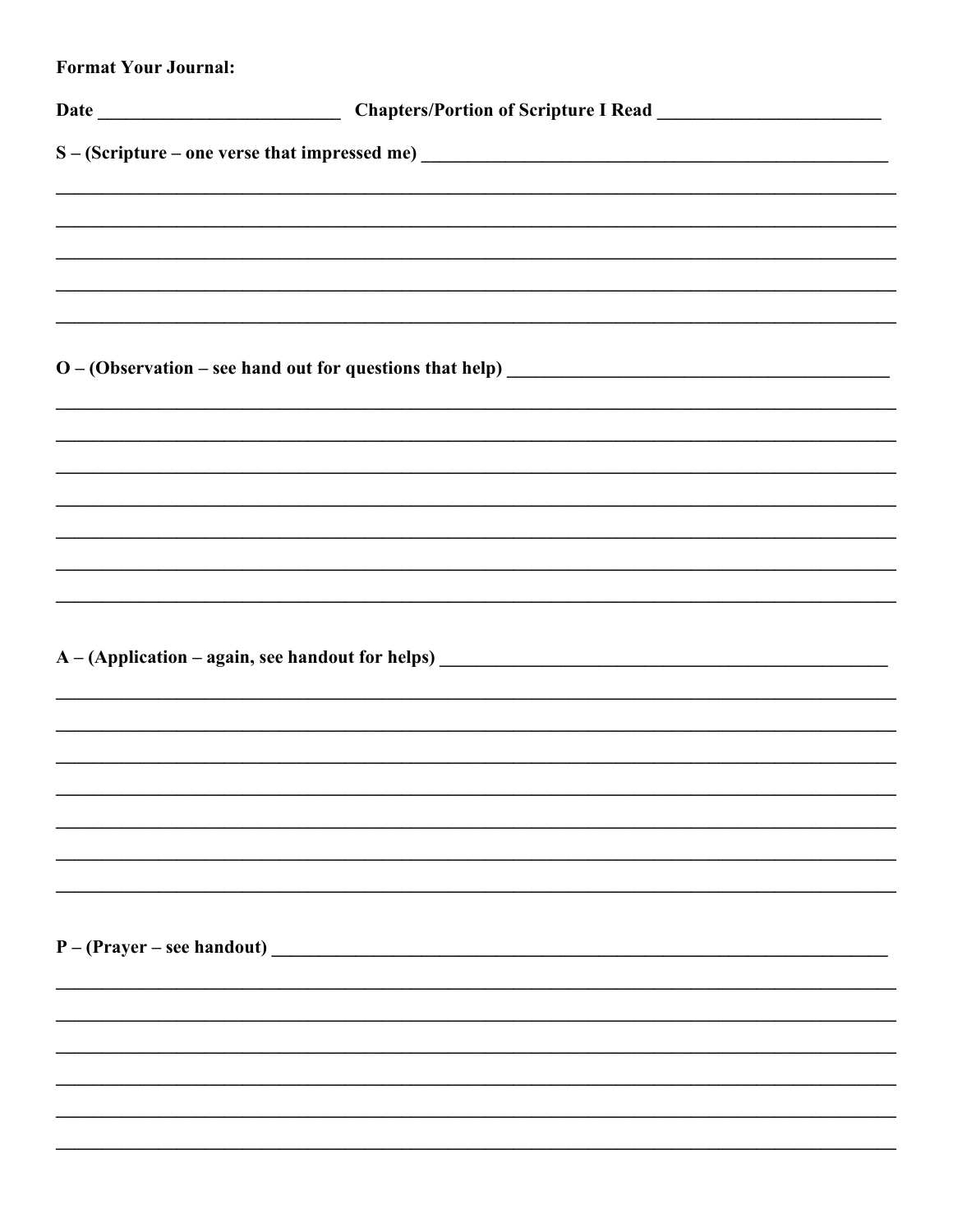## **Prayer and the "Just Sow It" Bookmark**

Part 3 - Full of Life in a Crazy Busy World

**Icebreaker:** If you had the freed to spend 24 hours doing whatever you wanted this weekend. What would you do?

#### **Discussion Questions:**

- 1. Read Philippians 4:6-7. Right now, do you tend toward "Worrying/being anxious" or do you tend toward "praying about everything?" How have you experienced the promise in this passage?
- 2. What keeps you from spending time talking to God (i.e. praying) about what is going on in your life: your concerns, doubts, fears, wishes, problems or dreams? How often do you pray about sharing your faith with other people?
- 3. What inhibits you the most from helping to bring more friends and neighbors to Christ?
- - Fear of rejection, fear of failure, fear of the clumsy or awkward moments, fear of being a pest.
- **ULACT 1** Just too distracted by the obligations, pressures and pursuits in my own life to notice them much.
- **•** Don't want to take the "Amway" approach (having not made time for a relationship, the only time they hear from me is when I'm inviting them to church).
- I don't think I'm very good at it evangelism probably isn't my gift. I find it hard to trust God and step out of my comfort zone.
- It seems like too much work.
	- $\blacksquare$  Other
- 4. In John 4:35, Jesus said, *"Do you not say, 'There are still four months and then comes the harvest'? Behold, I say to you, lift up your eyes and look at the fields, for they are already white for harvest!"* Take a moment to "lift up your eyes and look at the fields". What are the names of the 3-6 people whom you have contact with regularly and live within 30 minutes of you right now that you think may need the *blessing* of a saving relationship with Jesus Christ?

Write their names here or on a "Just Sow It" Bookmark. Commit to praying for them each day this week. This is a great place to start in sharing your faith! Pray for people who need to know Jesus!

- 5. Paul said this in 1 Cor. 9:22, *"I have become all things to all men so that by all possible means I might save some."* What 'possible means' are within reach so that you may help influence these persons to Christ? What steps can you take over the next 8 weeks in hopes of being a doer, not just a hearer of these scriptures? (see the back of the Blessing List Bookmark for some ideas)?
- 6. How do you think taking time to pray and specifically for people on your "Just Sow It" bookmark make you more "Full of Life in a Crazy Busy World?

**Prayer: Please pray for the person on your left based on # 4 & #5.**